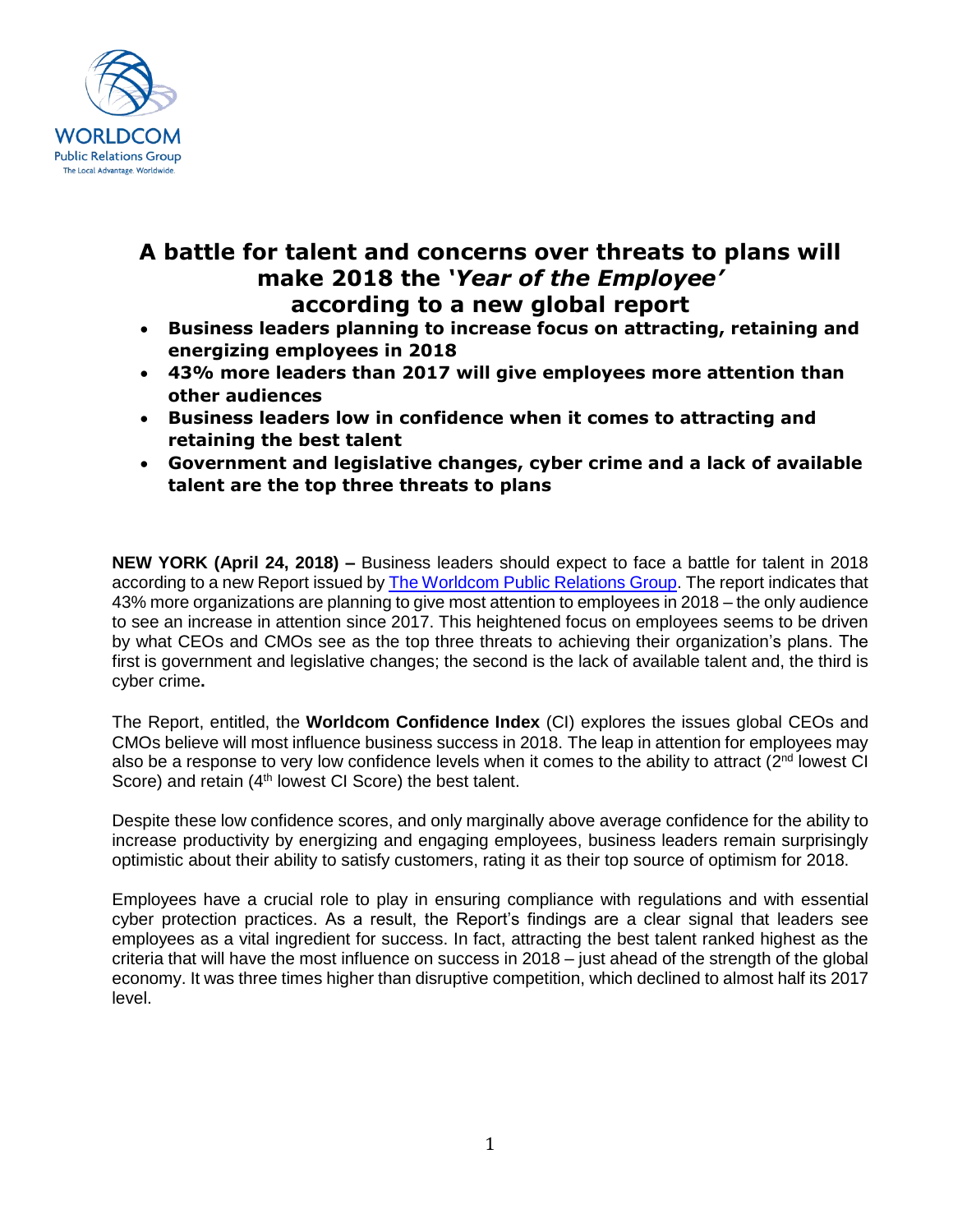

Patrik Schober, Chairman of Worldcom, said: "The report shows that concerns about available talent will drive a battle to attract and retain the best people. It also shows that employees will be pivotal in addressing key legislative changes like the GDPR – which affects any company communicating with a EU citizen. It is a good example of a legislative change that requires employees to change their behaviour. The penalties for non-compliance are existence-threatening for businesses."

Todd Lynch, Managing Director of Worldcom, added: "When you look at the data, you start to see some very interesting contradictions and inconsistencies which could cause serious issues for some organizations. For example, leaders are very confident in their ability to satisfy customers. But if organizations struggle to retain their best talent, as the responses suggest, it will be hard to sustain a good customer experience. The combination of issues uncovered places the employee front and center for global businesses like never before. It is for this reason we believe 2018 will be the year of the employee."

Available in its entirety at<https://worldcomgroup.com/>confidence-index, the Worldcom Confidence Index highlights key issues and trends. It also uncovers interesting differences in the confidence levels of respondents across 18 demographic categories, including business roles, ages, gender, business size, geographic presence and more. Highlights of the 2018 Confidence Index include:

- **Cyber Crime Concerns:** Overall, business leaders are least confident in their ability to protect their organization from cyber crime. At least 50% more American companies than those in the other regions, see cyber crime as the biggest threat.
- **American Confidence:** Organizations headquartered in America sit atop the Confidence Index with an overall score of 34.9/100 almost nine points above the average and almost three times the confidence score for Japan.
- **Asian Hesitation:** Organizations headquartered in Asia are at the bottom of the Confidence Index with an overall score of 19.1
- **Generation Gap:** Confidence in the ability to both attract and keep the best talent declines significantly as leaders age.
- **Brand Power:** When compared to larger organizations, 71% more of smaller organizations think the ability to attract talent because of the quality of their Employer Brand will have the most influence on their success in 2018.
- **Unknown Course:** Nearly one in 12 of all business leaders see global instability and the threat of war as the biggest threat to achieving their plans.
- **Political Positivity:** More than double the number of organizations from America (28%) than EMEA (13%) think the style of political leader communications has a positive impact on their optimism about their growth potential.

The global report was conducted by two independent research companies, Research Now and 3Gem, and aimed to gather responses via an online survey in six of the G7 countries (France, Germany, Italy, Japan, United Kingdom and the United States.) as well as China.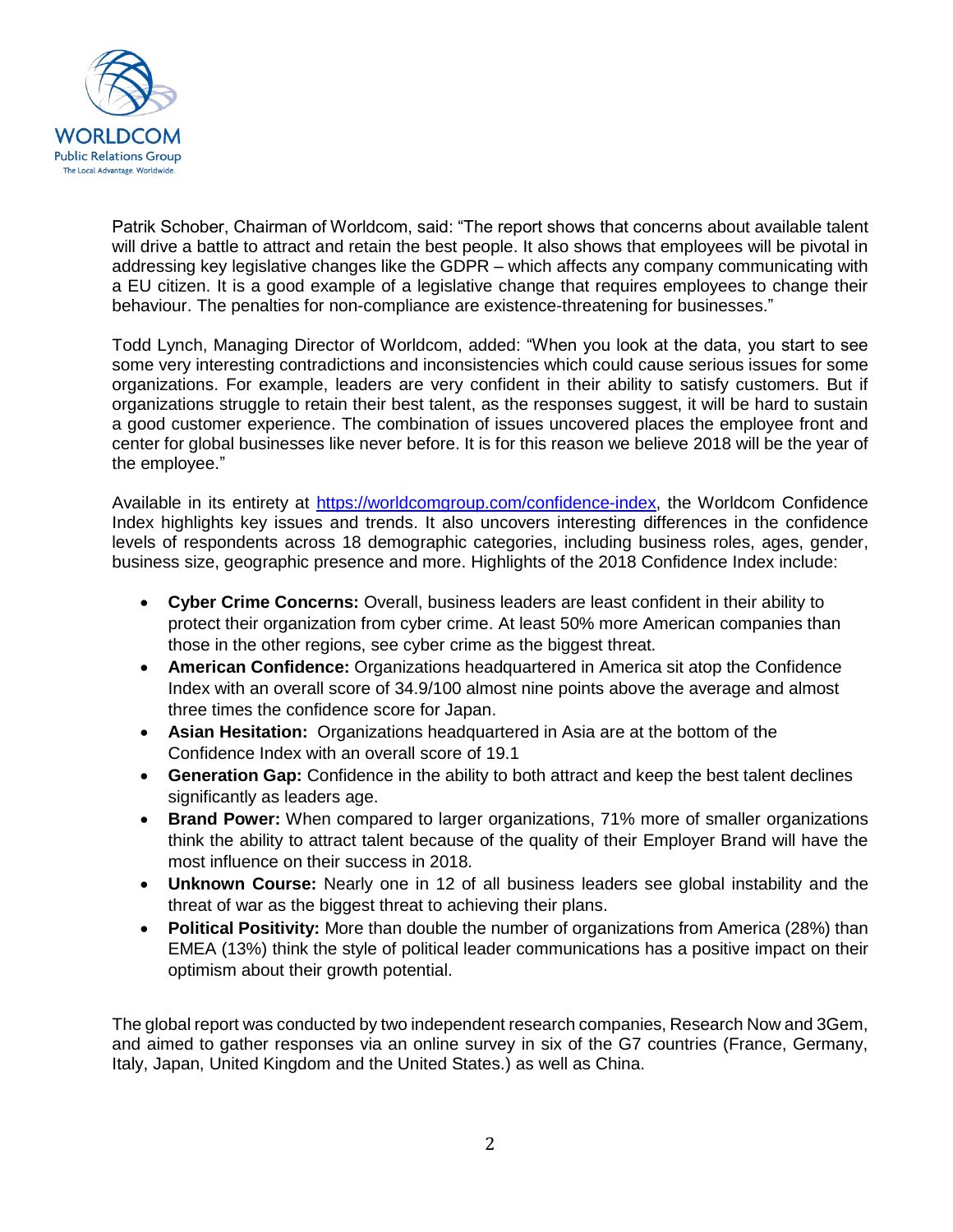

The methodology resulted in a total of 585 responses (167 America; 106 Asia; 312 EMEA) from leaders of all ages and business sizes.

The report concludes with an analysis of the issues and key recommendations that business leaders can implement to increase their probability of success in 2018.

#### **Confidence Index scores**

A summary of the Confidence Index scores by issue and demographics can be seen in the typed charts below. The scores for each region and country and can be seen in the individual region and country reports which are available [here](https://worldcomgroup.com/resources/confidence-index-regional-country)

### **About The Worldcom Public Relations Group**

The Worldcom Public Relations Group is the world's leading partnership of independently owned public relations firms, with 143 offices employing some 2,000 staff in 115 cities across six continents. In total, Worldcom partners reported combined revenue of US\$288 million last year from 3,034 clients.

Established in 1988, the group was formed so that the strongest, most capable independent firms could deliver immediate impact and sustained value through the intelligent use of communications – wherever in the world a client needs support. Partners serve national, international and multinational clients, while retaining the flexibility and client-service focus inherent in independent agencies. Through Worldcom, clients have on-demand access to in-depth communications expertise from professionals who understand the language, culture and customs of the geographic areas in which they operate. www.worldcomgroup.com

Connect with Worldcom PR Group on [Facebook](https://www.facebook.com/worldcompr) and [LinkedIn.](https://www.linkedin.com/company/511072/)

### **Media Contact:**

Todd Lynch Email: [toddlynch@worldcomgroup.com](mailto:toddlynch@worldcomgroup.com) Phone: +1-212-286-9550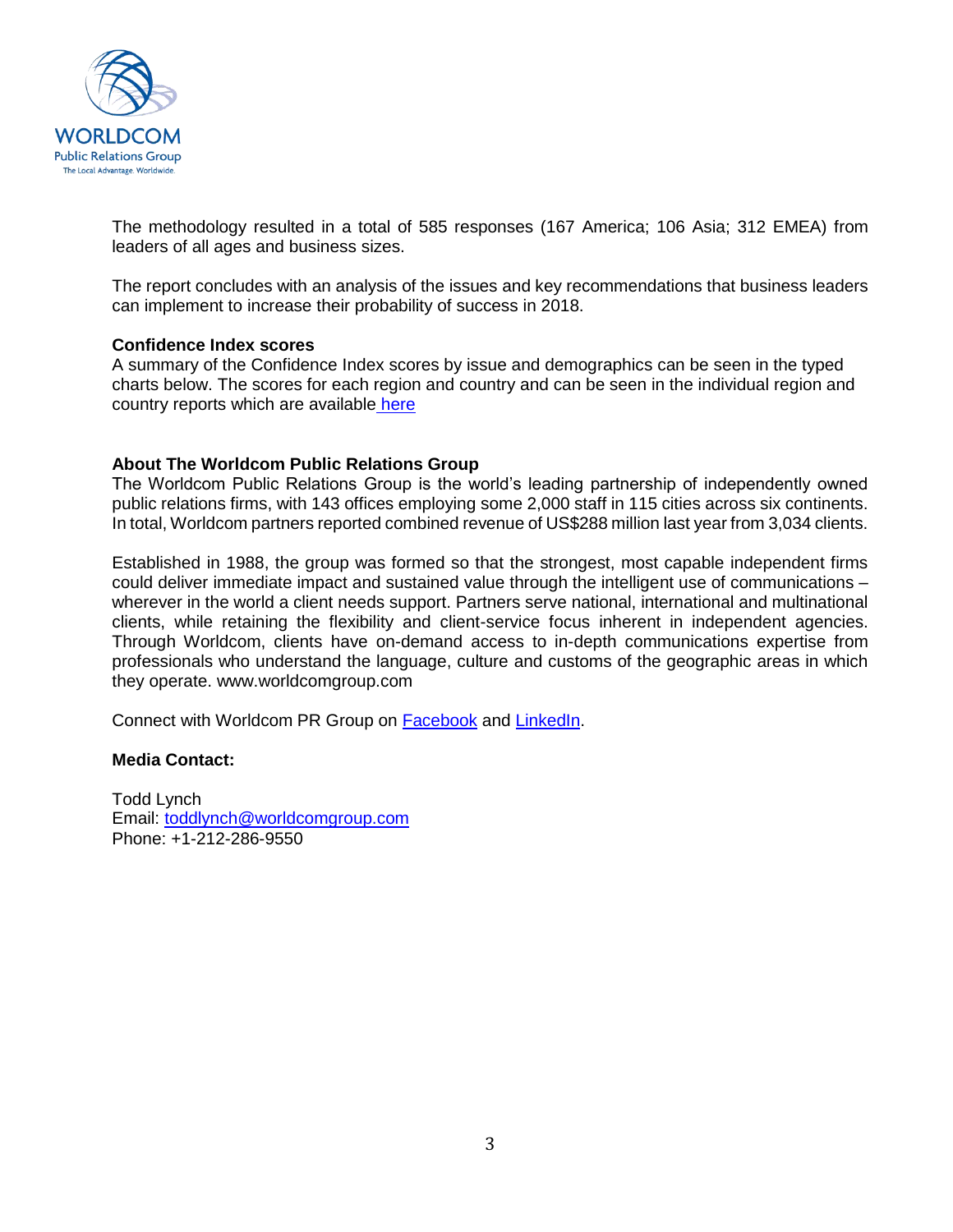

# **Worldcom Confidence Index by Issues**

| Scores above average     | Your ability to satisfy customers        | 31.3 |
|--------------------------|------------------------------------------|------|
|                          | (exceed customer expectations)           |      |
|                          | Having the people and skills to achieve  | 27.7 |
|                          | your objectives                          |      |
|                          | Your ability to outperform competitors   | 27.4 |
|                          | Access to the latest technology,         | 26.9 |
|                          | software applications and social         |      |
|                          | networks                                 |      |
|                          | The ability of your organization to      | 26.4 |
|                          | innovate using the latest technology     |      |
|                          | Your ability to improve productivity by  | 26.4 |
|                          | energizing and engaging your             |      |
|                          | employees                                |      |
|                          | The ability of your suppliers to meet    | 26.0 |
|                          | vour needs                               |      |
| Confidence Index average |                                          | 25.3 |
| Scores below average     | The corporate and brand reputation to    | 25.2 |
|                          | achieve your objectives                  |      |
|                          | The underlying technological             | 25.1 |
|                          | infrastructure in your country such as   |      |
|                          | superfast broadband                      |      |
|                          | Your ability to protect your brand in    | 25.0 |
|                          | the event of a crisis                    |      |
|                          | The ability of your employees to         | 24.6 |
|                          | understand and use the latest            |      |
|                          | technology                               |      |
|                          | The ability of your organization and its | 24.1 |
|                          | employees to collaborate easily          |      |
|                          | with others around the globe             |      |
|                          | The plans and policies to achieve your   | 24.0 |
|                          | objectives                               |      |
|                          | The financial resources to achieve your  | 23.9 |
|                          | objectives                               |      |
|                          | Your ability to keep your best talent    | 23.8 |
|                          | The technical resources (i.e. software   | 23.3 |
|                          | etc.) to achieve your objectives         |      |
|                          | Your ability to attract the best talent  | 23.0 |
|                          | The ability of your organization to be   | 22.2 |
|                          | protected against                        |      |
|                          | cyber crime                              |      |